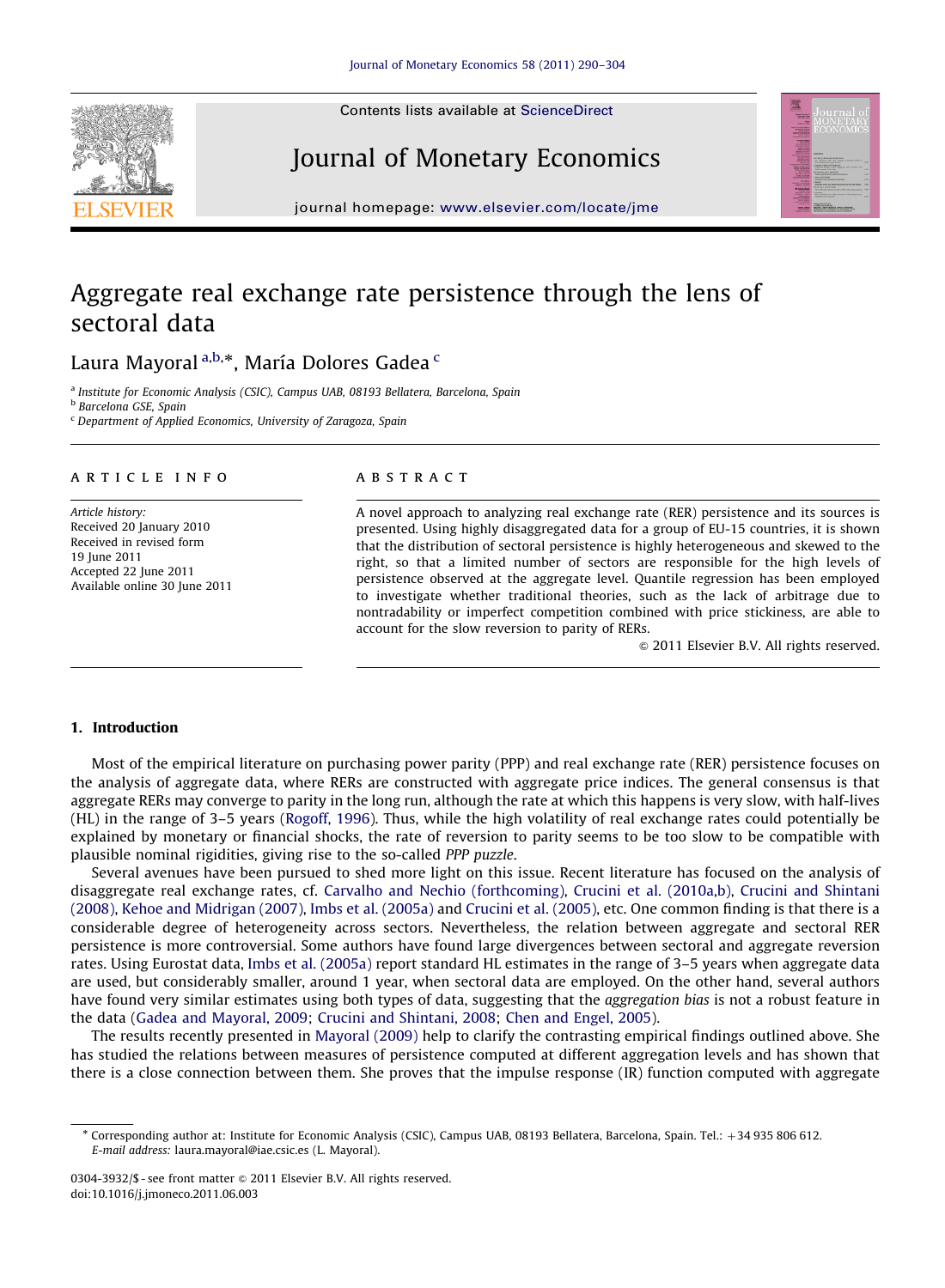data equals the average of the sectoral impulse responses and that a similar relation also holds for other scalar measures associated with the IR. These results are the starting point of this paper. They imply that since aggregate persistence—as measured by the IR or the associated scalar tools—is completely determined by the behavior of the sectors, the aggregate HL or the cumulative impulse response (CIR) can also be estimated using sectoral data. By using disaggregate information, it is possible to break down aggregate persistence into the persistence of its different subcomponents, thereby obtaining a lot of valuable information about the sources of aggregate persistence. Another interesting implication of her results is that they unveil the nature of the relation between sectoral and aggregate persistence: the aggregate response to a shock is the average of the individual responses and since averages are very nonrobust measures, a situation where most sectors present relatively quick reversion to parity, but where a few of them are highly persistent, is compatible with a highly persistent aggregate RER.

The goal of this paper is to investigate the causes of the slow reversion to parity of aggregate real exchange rates through the analysis of sectoral ones. Using highly disaggregate price data on a group of EU-15 real exchange rates (defined against the U.K. pound), a twofold strategy is implemented. First, aggregate RER persistence is broken down into the persistence of its different components. This allows us to identify interesting features of the sources that drive aggregate persistence and to show that it is determined, to a large extent, by the behavior of a limited number of sectors in the upper quantiles of the distribution of persistence. Second, the factors that have traditionally been put forward to account for the slow reversion to parity of RERs, in particular, the lack of arbitrage in nontradable goods and the existence of nominal rigidities combined with pricing-to-market are more thoroughly investigated. Special emphasis is placed on explaining the behavior of the upper (conditional) quantiles of the distribution of sectoral persistence because, as mentioned before, they determine, to a large degree, the persistence observed at the aggregate level. To do so, recent quantile panel regression techniques are employed.

Our main results can be summarized as follows. Firstly, a high degree of heterogeneity as well as high and positive skewness in the speed of reversion of EU sectoral RERs are documented. Sectors belonging to the durable category are those that show the lowest speed of reversion to parity: on average, they account for around 40% of the long-run cumulative effect of shocks to aggregate RERs. By contrast, services present the fastest speed of reversion.

Secondly, our quantile panel regression analysis shows that variables related to the market structure of the intermediate inputs and to the price stickiness of the final goods have a significant effect on sectoral persistence. Furthermore, the impact of these variables tends to be larger, the higher the quantile considered. Interestingly, once the market structure of the intermediate inputs has been taken into account, that of the final goods does not appear to be important in explaining sectoral persistence. Finally, variables related to the tradability of goods are not significant either, implying that traditional theories that attribute the slow speed of reversion of RERs to the existence of nontraded goods in the consumption basket do not explain EU current trade patterns very well. These conclusions are in agreement with modern trade theories (cf. [Carvalho and Nechio, forthcoming;](#page--1-0) [Chari et al., 2002\)](#page--1-0).

The rest of the paper is structured as follows. Section 2 presents a brief overview of the literature that has dealt with RER persistence at different levels of aggregation. Section 3 introduces the variables that are used in the paper as well as the different databases employed in their construction. Section 4 provides estimates of aggregate RER persistence computed with both aggregate and sectoral data, tests whether these estimates are equal and explores the distribution of sectoral persistence. Section 5 analyzes whether the traditional theories (lack of arbitrage due to nontradability and/or imperfect competition and price stickiness) are able to explain the distribution of sectoral persistence. Section 6 concludes. An Appendix presents additional explanations not included in the main text.<sup>1</sup>

#### 2. Related literature

There is a considerable evidence of a large degree of sectoral heterogeneity in the speed of reversion of RERs ([Crucini](#page--1-0) [and Shintani, 2008;](#page--1-0) [Imbs et al., 2005a](#page--1-0)). Starting with the contribution of [Imbs et al. \(2005a\)](#page--1-0) (IMRR henceforth), several papers have looked at the causal relation between heterogeneity in sectoral exchanges rates and the slow speed of reversion observed at the aggregate level. IMRR show that persistence estimates based on sectoral RERs are, on average, considerably smaller than those obtained for the aggregate rate itself. They argue that estimates of aggregate persistence rely upon the implicit assumption that relative prices converge to parity at the same speed, and that it is precisely the failure to allow for heterogeneity in adjustment dynamics at the sectoral level which induces a positive bias in persistence estimates when aggregate data are employed.

To illustrate their main arguments, consider a very simple model for the sectoral exchange rate in sector  $i, q_{i,t}$ , which allows for heterogeneous speed of price adjustment

$$
q_{i,t} = \gamma_i + \alpha_i q_{i,t-1} + \nu_{i,t},\tag{1}
$$

$$
v_{i,t} = \rho_i u_t + \varepsilon_{i,t},\tag{2}
$$

 $<sup>1</sup>$  This appendix can be found in the online version of the paper.</sup>